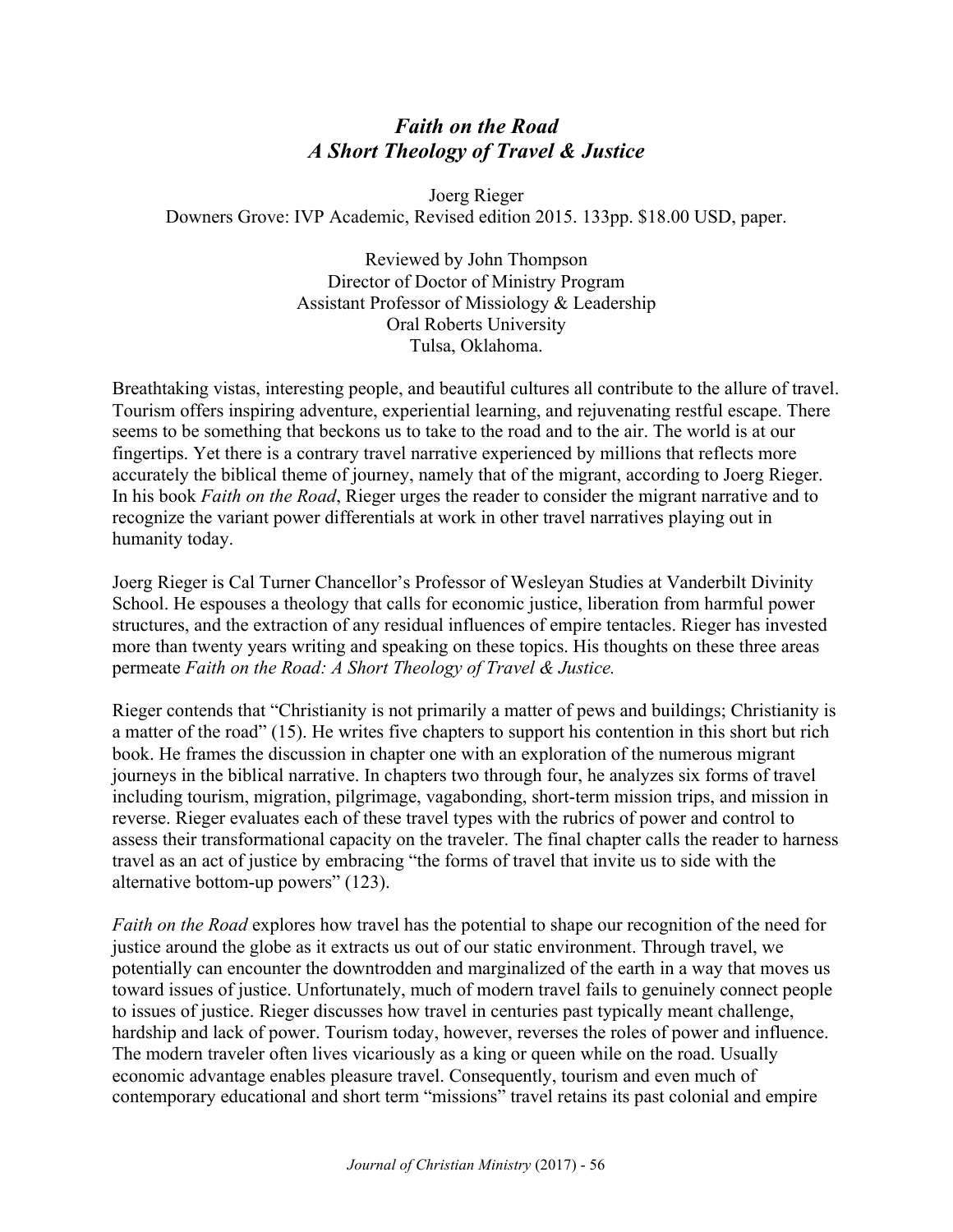power differentials as travelers bring a purse that injects money into local economies wielding influence on local people and culture.

Rieger lays a solid foundation for his book in his identification and discussion of the journey motif as central in the narrative of scripture. Throughout the Bible we read of travelers whose journeys were filled with difficulty; yet we also read that it is on the road that faith is formed. Powerless migrants (Abraham, Joseph, Moses, the Israelites, the victims of the exile, to name a few) discover the preservation and providence of God. Biblical journeys are filled with tension, struggle *and* discovery. In the New Testament, Jesus and the apostles were often on the road, and they both ministered and experienced persecution on the road. Rieger argues that the Christian life is not to be a settled life but one that is on the move. We are invited to "follow" Jesus and our true home is not here. We are people of hope for what is to come. Rieger urges the reader to resist the pull of a settled life and to live as persons seeking justice. He sees travel as both a metaphor of the Christian life and an actual reality that we must embrace. "Location and constant relocation are central matters of the Christian life" (18).

Rieger desires that travelers return home with a changed perspective especially regarding the disenfranchised. He is deeply concerned for the displaced and he rightfully challenges readers to be people who combat injustice in the world. However, he seems to overlook the importance of *place* found in Scripture. The Old Testament concept of the Promised Land was not just a future hope; it was experienced by many generations. There is a divine gift of place that can and should be enjoyed. Of course, this should never be at the expense of those who are currently landless without place. In the New Testament, the importance of land finds its deepest expression in the concept of the Kingdom of God. That kingdom is not only a future reality; we live in the tension of the already, not yet. The kingdom is experience both now in part and in the future in full. Therefore, we can enjoy blessings from God in the present with thankfulness. In Rieger's passion for economic justice for all people, he expresses a bias against capitalism that contributes to his minimizing the importance of place. Certainly capitalism needs a healthy, strong critique and requires regulation to protect against abuses. It would be helpful for Rieger, however, to avoid deriding capitalism without offering an alternative to help readers understand how he envisions economic justice.

Of course in the subtitle the reader is told that this book is "A Short Theology of Travel  $\&$ Justice." Consequently, the reader is not presented with a comprehensive theology of travel nor of justice. It does not address the myriad of ways travel can impact one's theology and all the theological facets of justice. Because Rieger focuses on how travel could potentially shape a call to justice issues in the traveler, perhaps it should be subtitled "A Short Theology of Justice Gained through Travel."

Congregations and church leaders today are hearing the clarion call of God to engage in issues of justice. *Faith on the Road* echoes that call and provides valuable insight in how various forms of travel can hinder or help people develop a vibrant theology of justice. Church leaders have an opportunity to equip and encourage individuals to engage in beneficial forms of travel as well as to shape corporate travel experiences that enable congregants to connect with the disenfranchised in ways that foster justice. Rieger fleshes out the hidden power differentials that can sabotage movement toward healthy forms of justice. The issues and insights in *Faith on the Road* are very